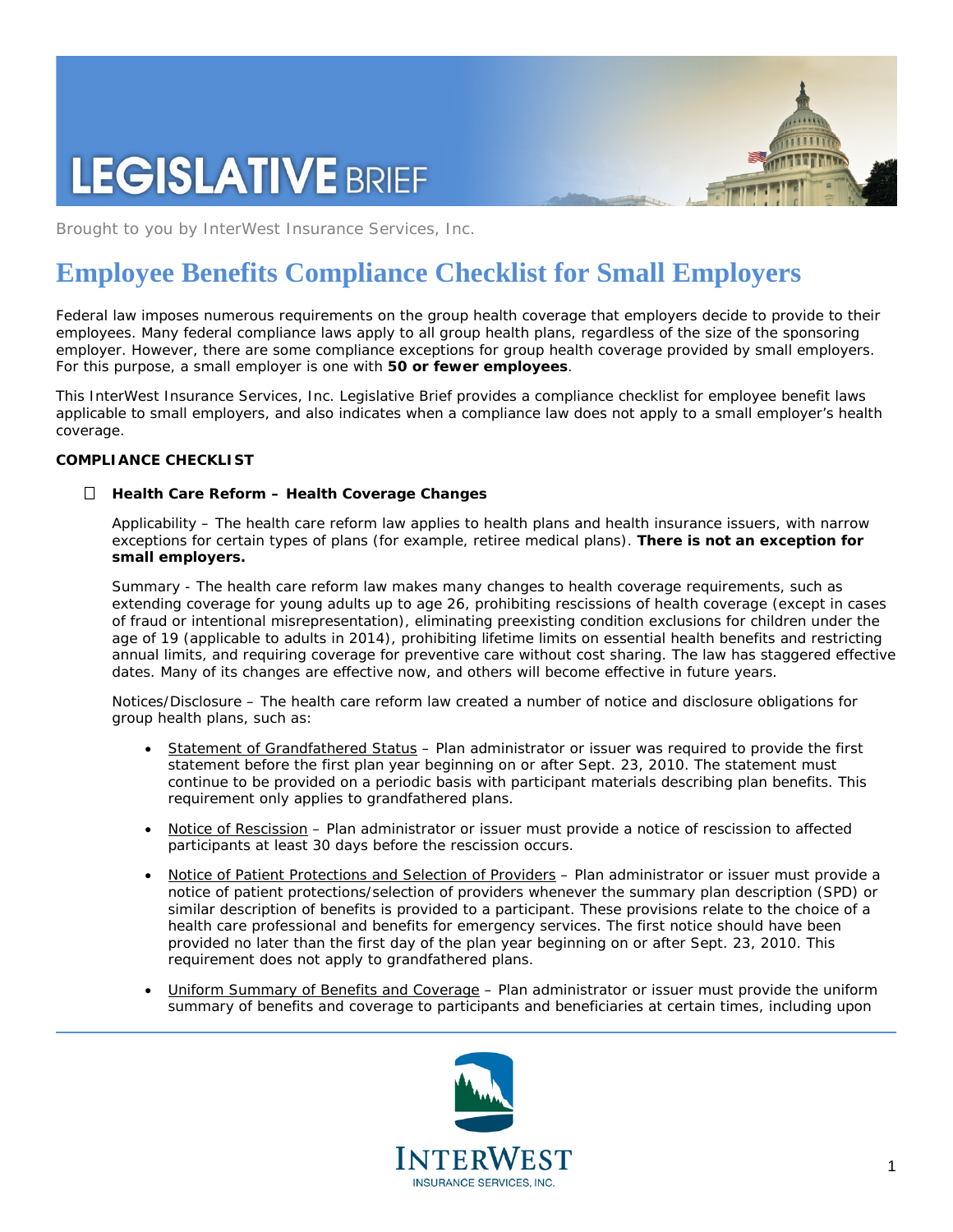application for coverage and at renewal. Plan administrators and issuers must also provide a 60-day advance notice of material changes to the summary that take place mid-plan year. Plans and issuers must begin providing the summary to participants and beneficiaries who enroll or re-enroll in plan coverage during an open enrollment period beginning with the first open enrollment period that starts on or after Sept. 23, 2012. For participants and beneficiaries who enroll in plan coverage other than through an open enrollment period, the summary must be provided beginning with the first plan year that starts on or after Sept. 23, 2012.

• Waiver of Annual Limit Requirement – Plans must provide an annual notice to eligible participants regarding the plan's annual limit waiver as part of any plan or policy documents regarding coverage that are provided to enrollees, such as the SPD. This requirement only applies to plans that have received an annual limit waiver.

More information on the health care reform law, including model notices, is available from the Department of Health and Human Services (HHS) at [http://cciio.cms.gov/index.html.](http://cciio.cms.gov/index.html)

#### *N/A Health Care Reform – W-2 Reporting*

*Applicability –* The Form W-2 reporting obligation applies to employers sponsoring group health plans. **Small employers (those that file fewer than 250 W-2 Forms) are exempt until further guidance is provided.** Other employers must comply with this reporting requirement beginning with the 2012 tax year (for W-2 Forms that are issued in January 2013).

*Summary –* Employers must disclose the aggregate cost of employer-sponsored coverage provided to employees on the employees' W-2 Forms. The purpose of the reporting requirement is to provide information to employees regarding how much their health coverage costs. The reporting does not mean that the cost of the coverage is taxable to employees.

*Notices/Disclosure –* Form W-2

#### *Health Care Reform – Employer Penalties*

*Applicability:* Effective in 2014, the health care reform law imposes penalties on employers with **at least 50 full-time equivalent employees** if they do not offer health coverage to their employees or if they offer health coverage to their employees that is not "affordable" or does not provide "minimum value" and certain other requirements are met.

*Summary:* Beginning in 2014, large employers (those with at least 50 full-time equivalent employees) that do not offer health coverage will be subject to a penalty if any of their full-time employees receives a premium credit toward a health plan offered through a state-based insurance exchange. In 2014, the monthly penalty will be equal to the number of full-time employees (minus 30), multiplied by 1/12 of \$2,000 for any applicable month.

Large employers that do offer coverage may be subject to penalties if the coverage is not "affordable" or does not provide "minimum value" and at least one full-time employee obtains a premium credit in an insurance exchange. In 2014, the monthly penalty for each full-time employee who receives an exchange credit will be 1/12 of \$3,000 for any applicable month. However, the total penalty for an employer would be limited to the total number of full-time employees (minus 30), multiplied by 1/12 of \$2,000 for any applicable month.

*Notices/Disclosure –* None specified at this time

# *COBRA*

This InterWest Insurance Services, Inc. Legislative Brief is not intended to be exhaustive nor should any discussion or opinions be construed as legal advice. Readers should contact legal counsel for legal advice.

© 2012 Zywave, Inc. All rights reserved.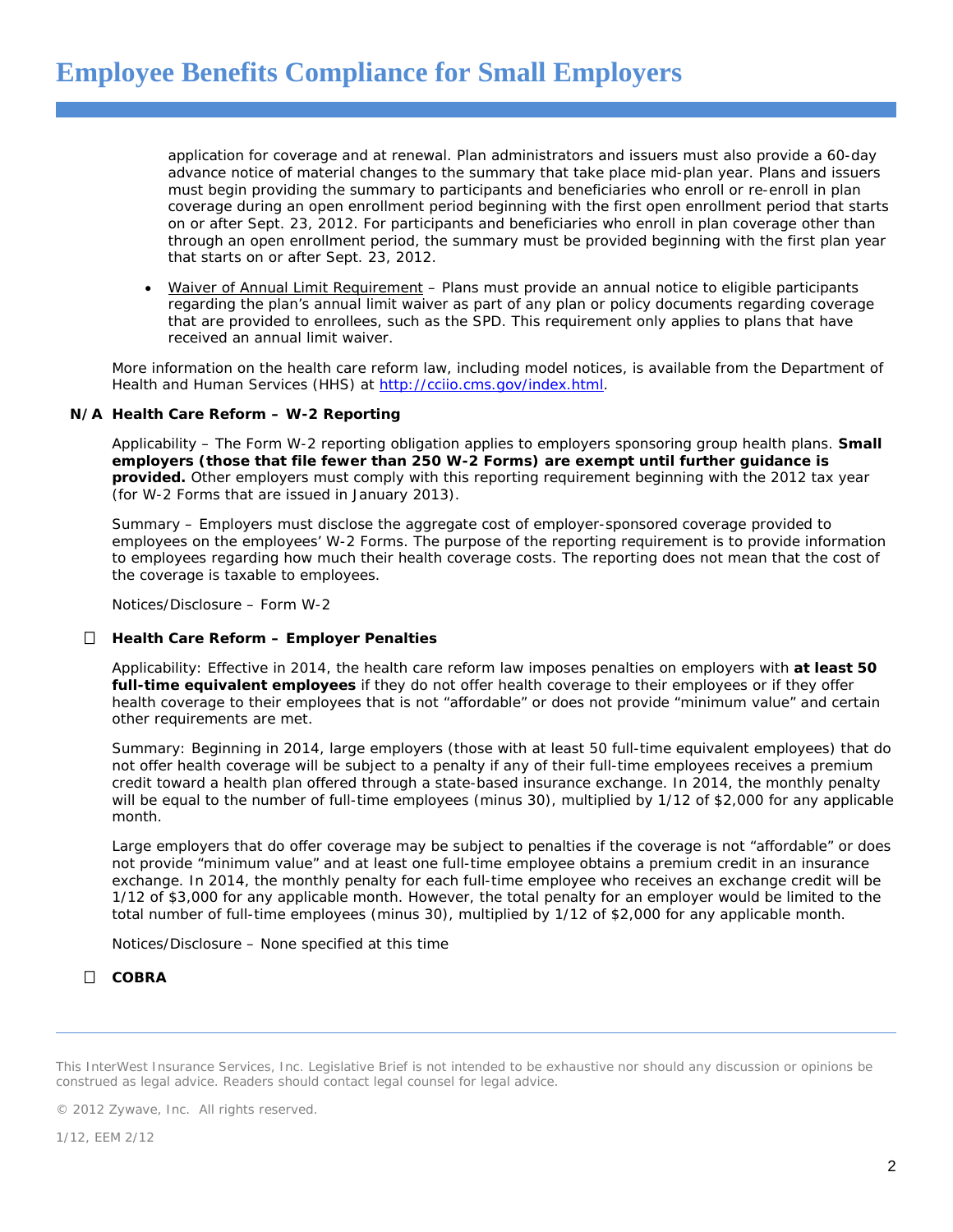*Applicability –* COBRA applies to employers that had **20 or more employees** on more than 50 percent of the typical business days during the previous calendar year.

*Summary -* COBRA requires employers to provide eligible employees and their dependents who would otherwise lose group health coverage as a result of a qualifying event with an opportunity to continue group health coverage.

*Notices/Disclosure –* There are a number of notice/disclosure requirements under COBRA, such as the following:

- Initial/General COBRA Notice Plan administrator must generally provide an explanation of COBRA coverage and rights within 90 days of when group health plan coverage begins.
- Notice to Plan Administrator Employer must notify the plan administrator of certain qualifying events, such as an employee's termination or reduction in hours, an employee's death, an employee's Medicare entitlement and the employer's bankruptcy. The notice must be provided within 30 days of the qualifying event or the date coverage would be lost as a result of the qualifying event, whichever is later.
- COBRA Election Notice Plan administrator must generally provide the COBRA election notice within 14 days after being notified of the qualifying event (or 44 days after the qualifying event if the employer is the plan administrator).
- Notice of Unavailability of COBRA If an individual is not eligible for COBRA, the plan administrator must generally provide a notice of COBRA unavailability within 14 days after being notified of the qualifying event (or 44 days after the qualifying event if the employer is the plan administrator).
- Notice of Early Termination of COBRA Plan administrator must provide an early termination notice as soon as practicable following the determination that COBRA coverage will terminate earlier than the end of the maximum coverage period.
- Notice of Insufficient Payment Plan administrator must notify a qualified beneficiary that the COBRA payment was not significantly less than the correct amount before coverage is terminated for nonpayment.
- Premium Change Notice Plan administrator should provide a notice of premium increase at least one month prior to the effective date.

Model COBRA notices are available from the Department of Labor (DOL) at: [www.dol.gov/ebsa/COBRA.html.](http://www.dol.gov/ebsa/COBRA.html)

# *ERISA – General Requirements*

*Applicability –* ERISA applies to employee welfare benefit plans, including group health plans, unless specifically exempted. Church and government plans are not subject to ERISA. **There is not an exception for small employers**.

*Summary –* ERISA imposes a variety of compliance obligations on the sponsors and administrators of group health plans. For example, ERISA establishes strict fiduciary duty standards for individuals that operate and manage employee benefit plans and requires that plans create and follow claims and appeals procedures.

*Notices/Disclosures –* ERISA requires plan administrators to provide the following notices/disclosures:

• SPD – Plan administrator must automatically provide an SPD to participants within 90 days of becoming covered by the plan. An updated SPD must be provided at least every five years if changes

© 2012 Zywave, Inc. All rights reserved.

This InterWest Insurance Services, Inc. Legislative Brief is not intended to be exhaustive nor should any discussion or opinions be construed as legal advice. Readers should contact legal counsel for legal advice.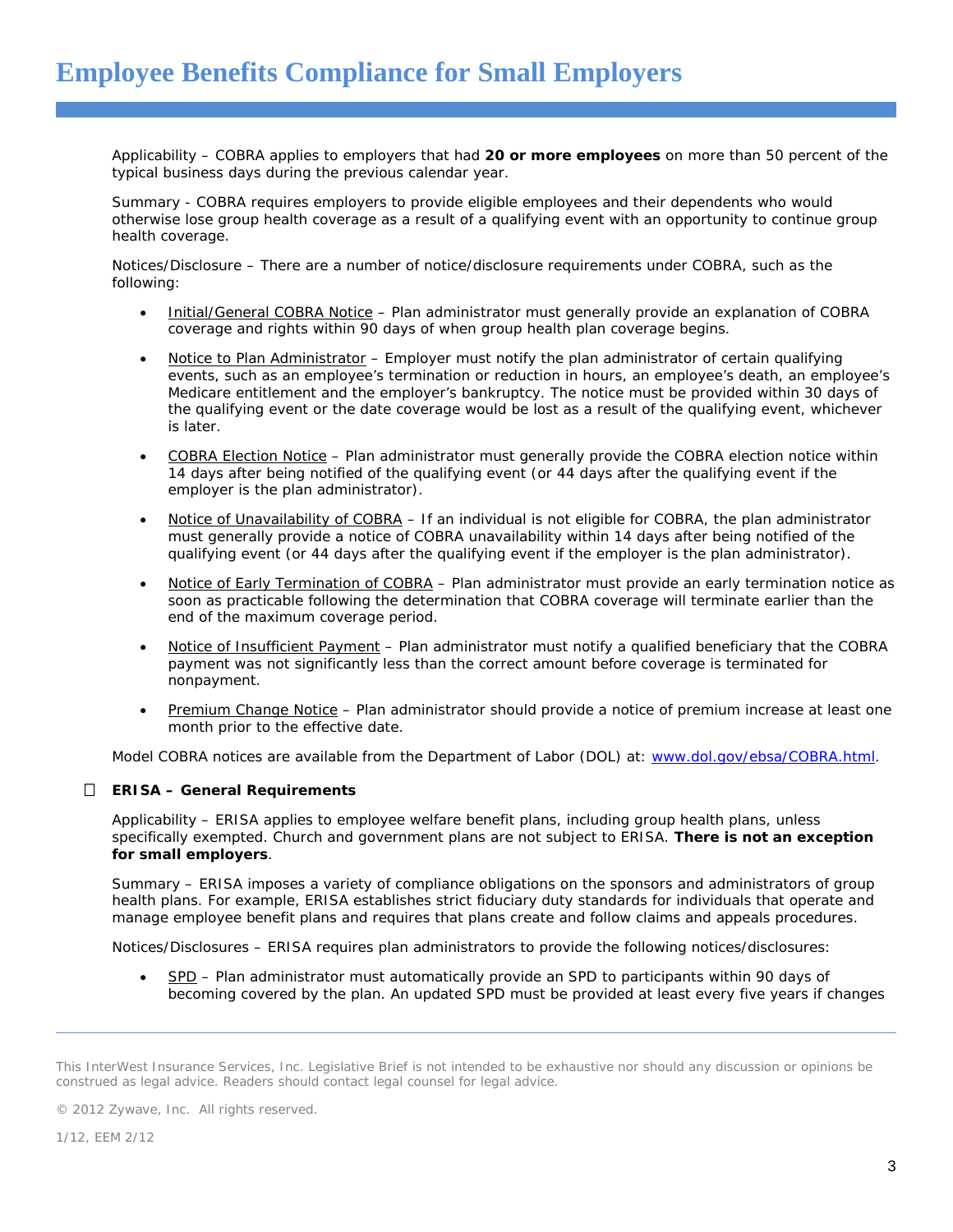have been made to the information contained in the SPD. Otherwise, an updated SPD must be provided at least every 10 years.

- Summary of Material Modifications (SMM) Plan administrator must provide an SMM automatically to participants within 210 days after the end of the plan year in which the change was adopted. If benefits or services are materially reduced, participants generally must be provided with the SMM within 60 days from adoption.
- Plan Documents Plan administrator must provide copies of plan documents no later than 30 days after a written request.

# *ERISA – Form 5500 Requirements*

*Applicability –* The Form 5500 requirement applies to plan administrators of ERISA plans, unless an exception applies. **Small health plans (those with fewer than 100 participants) that are fully insured, unfunded, or a combination of fully insured and unfunded, are exempt from the Form 5500 filing requirement.** 

*Summary –* The Form 5500 is used to ensure that employee benefit plans are operated and managed according to ERISA's requirements. The filing requirements vary according to the type of ERISA plan. Unless an extension applies, the Form 5500 must be filed by the last day of the seventh month following the end of the plan year (that is, July 31 of the following year for calendar year plans).

*Notices/Disclosure –* Form 5500

#### *ERISA – Summary Annual Report (SAR)*

*Applicability –* Plan administrators of ERISA plans are subject to the SAR requirement, unless an exception applies. **Plans that are exempt from the annual Form 5500 filing requirement are not required to provide the SAR.** Large, completely unfunded health plans are also exempt from the SAR requirement. However, large insured health plans must provide the SAR.

*Summary –* The SAR is a narrative summary of the Form 5500 and includes a statement of the right to receive a copy of the plan's annual report. The SAR must generally be provided within nine months after the end of the plan year. If the deadline for filing the Form 5500 was extended, the SAR must be provided within two months after the end of the extension period.

*Notices/Disclosure -* SAR

#### *Family and Medical Leave Act (FMLA)*

*Applicability -* The FMLA applies to private sector employers **with 50 or more employees in 20 or more workweeks in the current or preceding calendar year**, as well as all public agencies and all public and private elementary and secondary schools.

*Summary -* The FMLA provides eligible employees with job-protected leave for certain family and medical reasons. An employer must maintain group health coverage during the FMLA leave at the level and under the conditions that coverage would have been provided if the employee had not taken leave.

*Notices/Disclosure –* The FMLA requires employers to provide the following notices/disclosures:

• General Notice – Covered employers must prominently post a general FMLA notice where it can be readily seen by employees and applicants for employment. If the employer has any FMLA-eligible employees, it must also include the general notice in the employee handbook or other written employee guidance or distribute a copy of the notice to each employee upon hiring.

This InterWest Insurance Services, Inc. Legislative Brief is not intended to be exhaustive nor should any discussion or opinions be construed as legal advice. Readers should contact legal counsel for legal advice.

© 2012 Zywave, Inc. All rights reserved.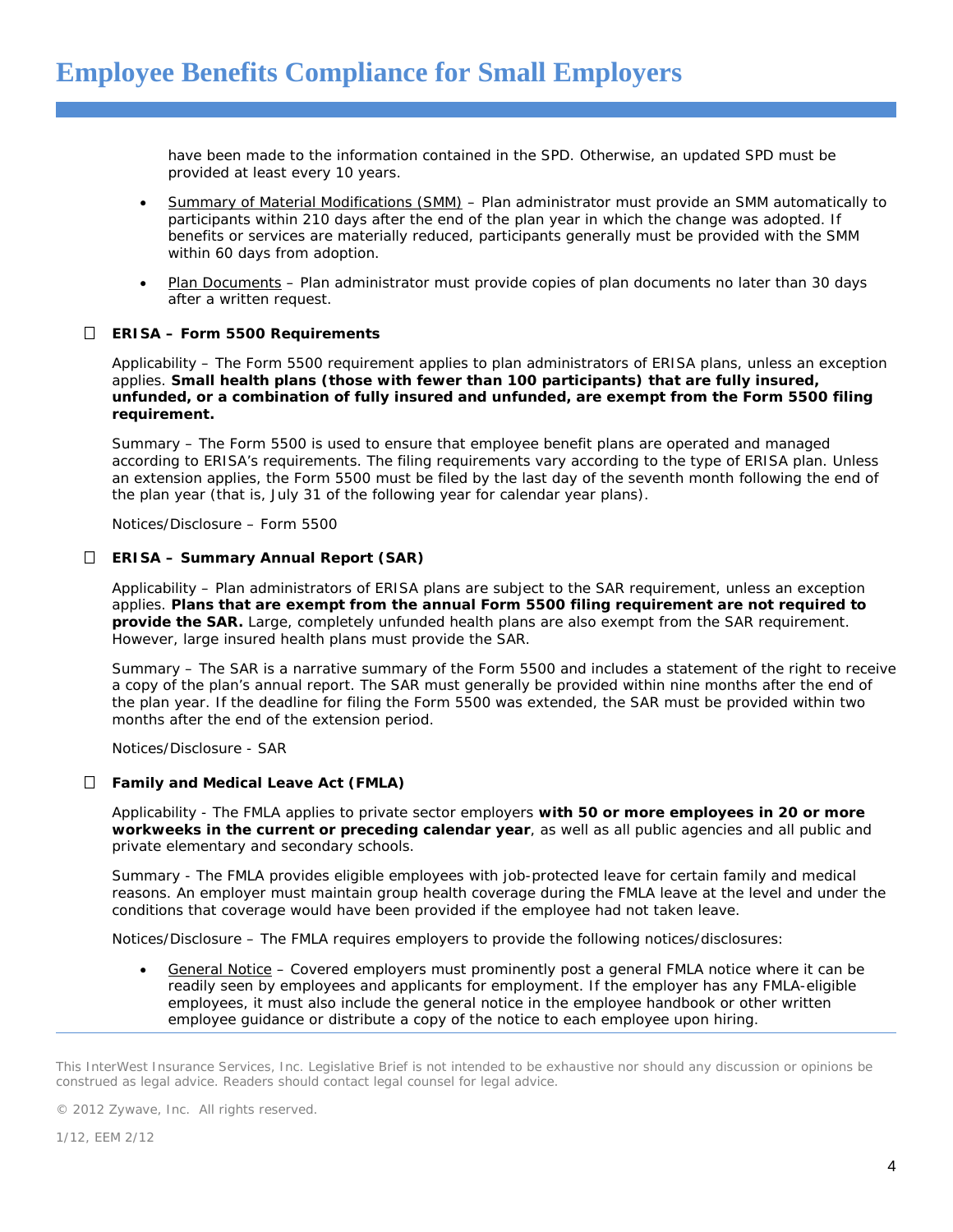- Eligibility/Rights and Responsibilities Notice Written guidance must be provided to an employee when he or she notifies the employer of the need for FMLA leave. The employer must detail the specific expectations and obligations of the employee, and explain the consequences for failing to meet these obligations.
- Designation Notice After the employer has sufficient information, it must provide a designation notice informing the employee whether the leave is designated as FMLA leave.

Model forms from the DOL are available at: [www.dol.gov/whd/fmla/index.htm.](http://www.dol.gov/whd/fmla/index.htm)

#### *Genetic Information Nondiscrimination Act (GINA)*

*Applicability –* GINA applies to group health plans and health insurance issuers. **There is not an exception for small employers.**

*Summary -* GINA prohibits health plans and health insurance issuers from discriminating based on genetic information. GINA generally prohibits group health plans and health insurance issuers from: (1) adjusting group premium or contribution amounts on the basis of genetic information; (2) requesting or requiring an individual or an individual's family members to undergo a genetic test; and (3) collecting genetic information, either for underwriting purposes or prior to or in connection with enrollment.

*Notices/Disclosure –* No general notice/disclosure requirements

#### *HIPAA Portability*

*Applicability –* HIPAA's portability rules apply to group health plans and health insurance issuers, unless an exception applies. Plans with fewer than two participants who are current employees (for example, retiree health plans) are exempt. **There is not an exception for small employers**.

*Summary –* HIPAA's Portability rules are designed to help individuals transition from one source of health coverage to another. HIPAA's portability provisions limit exclusions for preexisting conditions, prohibit discrimination based on health status and provide for special enrollment opportunities.

*Notices/Disclosures –* The HIPAA Portability rules require the following notices/disclosures:

- Certificate of Creditable Coverage Plans and issuers must provide a certificate of creditable coverage when covered individuals lose group health coverage or become eligible for COBRA coverage and when COBRA coverage ends.
- General Notice of Preexisting Condition Exclusions Plans and issuers must provide the general notice of preexisting condition exclusions as part of any written application materials distributed for enrollment. If the plan or issuer does not distribute these materials, the general notice must be provided by the earliest date following a request for enrollment that a plan or issuer, acting in a reasonable and prompt fashion, can provide the notice.
- Individual Notice of Period of Preexisting Condition Exclusion Plans and issuers must provide the individual notice as soon as possible following the determination of creditable coverage.
- Notice of Special Enrollment Rights Plans and issuers must provide the special enrollment rights notice at or before the time an employee is initially offered the opportunity to enroll in the plan.

# *HIPAA Privacy and Security*

*Applicability –* The HIPAA Privacy and Security Rules apply to health plans, health care clearinghouses and health care providers that transmit health information electronically (covered entities), unless an exception

© 2012 Zywave, Inc. All rights reserved.

This InterWest Insurance Services, Inc. Legislative Brief is not intended to be exhaustive nor should any discussion or opinions be construed as legal advice. Readers should contact legal counsel for legal advice.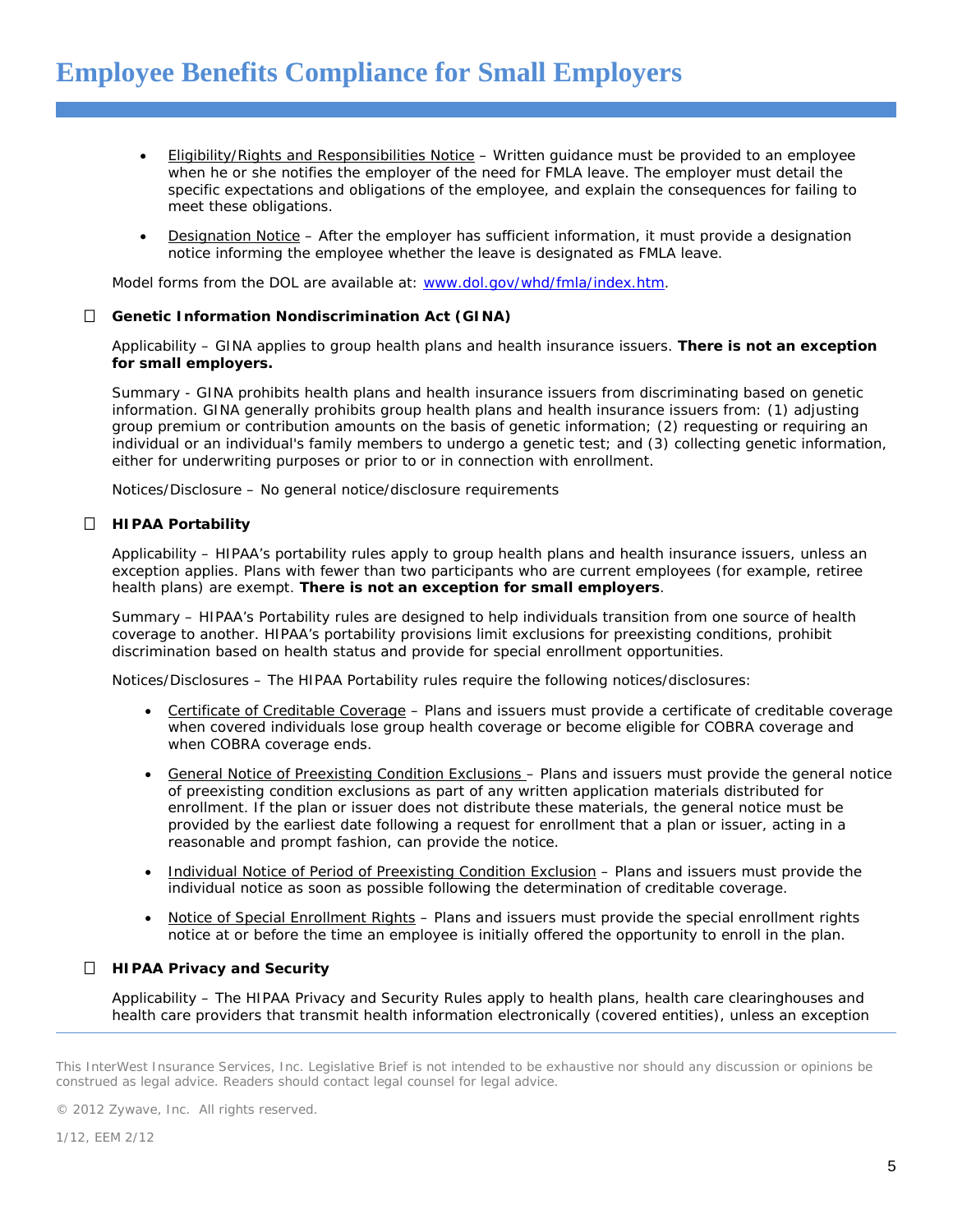exists. The rules also apply to business associates (service providers to covered entities) that use protected health information (PHI). **A self-funded health plan with fewer than 50 participants that is administered by the employer that established and maintains the plan is exempt.**

*Summary –* The HIPAA Privacy Rule governs the use and disclosure of an individual's PHI. The HIPAA Security Rule creates standards with respect to the protection of electronic PHI.

*Notices/Disclosures –* The HIPAA Privacy and Security Rules require the following notices/disclosures:

- Notice of Privacy Practices Plans and issuers must provide a Notice of Privacy Practices when a participant enrolls, upon request and within 60 days of a material revision. At least once every three years, participants must be notified about the notice's availability.
- Notice of Breach of Unsecured PHI Covered entities and their business associates must provide notification following a breach of unsecured PHI without unreasonable delay and in no case later than 60 days following the discovery of the breach.

# *CHIPRA*

*Applicability –* The CHIPRA requirements apply to employers that maintain group health plans in states that provide premium assistance subsidies under a Medicaid plan or the Children's Health Insurance Program (CHIP). **There is not an exception for small employers.**

*Summary –* States may offer eligible low-income children and their families a premium assistance subsidy to help pay for employer-sponsored coverage. If an employer's group health plan covers residents in a state that provides a premium subsidy, the employer must send an annual notice about the available assistance to all employees residing in the state.

*Notices/Disclosure –* Annual Employer CHIP Notice. A model notice is available from the DOL at [www.dol.gov/ebsa/pdf/chipmodelnotice.pdf.](http://www.dol.gov/ebsa/pdf/chipmodelnotice.pdf)

# *Medicare Part D*

*Applicability –* The Medicare Part D requirements apply to group health plan sponsors that provide prescription drug coverage to individuals who are eligible for Medicare Part D coverage. **There is not an exception for small employers.** 

*Summary –* Employer-sponsored health plans offering prescription drug coverage to individuals who are eligible for coverage under Medicare Part D must comply with requirements on disclosure of creditable coverage and coordination of benefits.

*Notices/Disclosure –* Medicare Part D requires the following notices/disclosures:

- Disclosure Notices for Creditable or Non-Creditable Coverage A disclosure notice must be provided to Medicare Part D eligible individuals who are covered by, or apply for, prescription drug coverage under the employer's health plan. The purpose of the notice is to disclose the status (creditable or noncreditable) of the group health plan's prescription drug coverage. It must be provided at certain times, including before the Medicare Part D Annual Coordinated Election Period (October 15 through December 7 of each year).
- Disclosure to CMS On an annual basis (within 60 days after the beginning of the plan year) and upon any change that affects the plan's creditable coverage status, employers must disclose to the Centers for Medicare and Medicaid Services (CMS) whether the plan's coverage is creditable.

Model forms are available from CMS at: [www.cms.gov/CreditableCoverage/.](http://www.cms.gov/CreditableCoverage/)

© 2012 Zywave, Inc. All rights reserved.

This InterWest Insurance Services, Inc. Legislative Brief is not intended to be exhaustive nor should any discussion or opinions be construed as legal advice. Readers should contact legal counsel for legal advice.